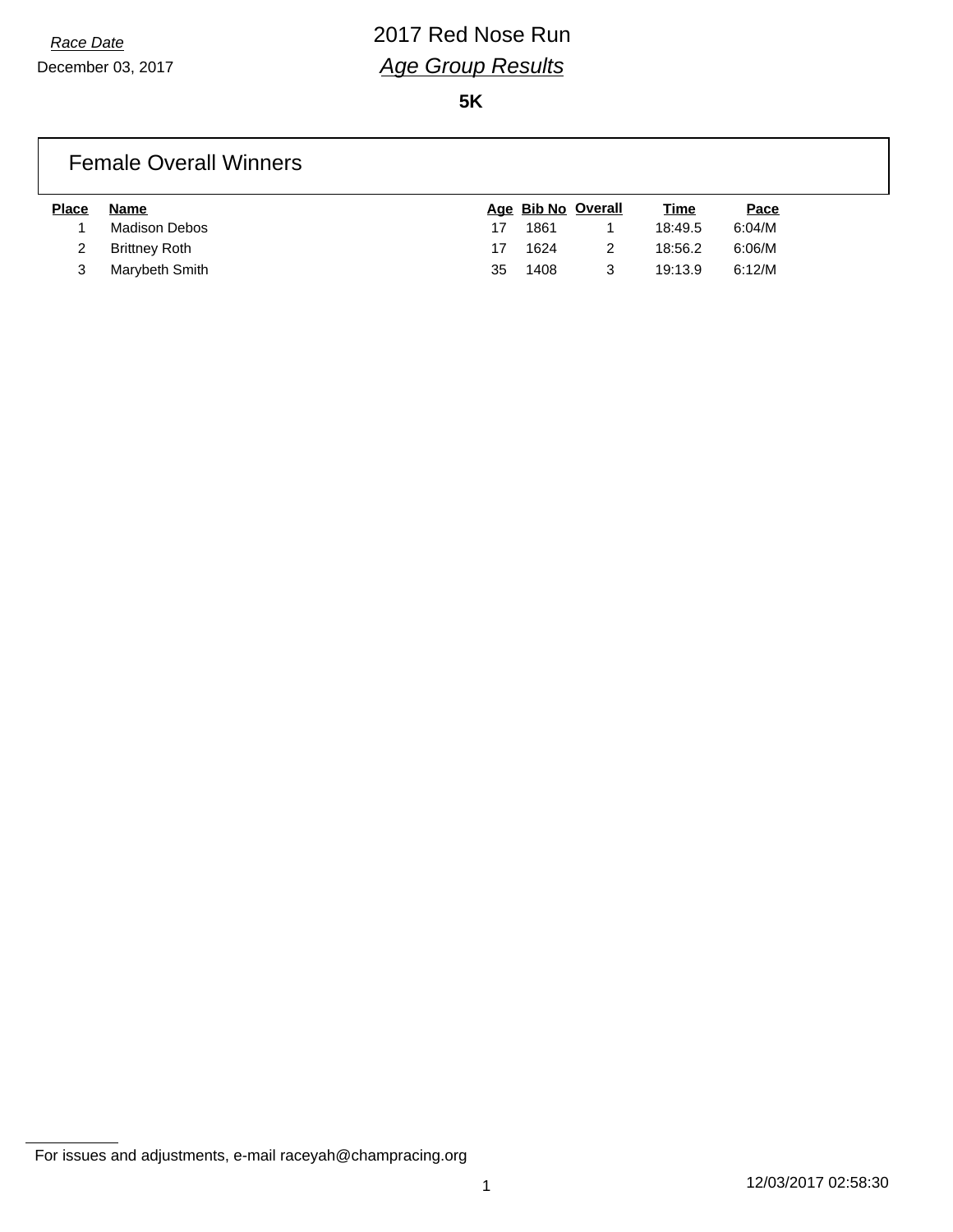**5K**

#### Female 14 and Under

| Place          | Name                  |                   | Age Bib No Overall |     | Time    | Pace    |
|----------------|-----------------------|-------------------|--------------------|-----|---------|---------|
|                | Alexa Brick           | 13                | 134                | 25  | 22:29.9 | 7:15/M  |
| $\overline{2}$ | Cambri Mushrush       | 13                | 1790               | 26  | 22:30.1 | 7:15/M  |
| 3              | Sidney Stevenson      | 10                | 857                | 28  | 22:37.5 | 7:18/M  |
| 4              | Hayden Huffman        | 8                 | 490                | 52  | 25:29.7 | 8:13/M  |
| 5              | Brianna Richardson    | 10                | 1752               | 63  | 26:26.4 | 8:32/M  |
| 6              | <b>Blaire Harshey</b> | 8                 | 2086               | 81  | 28:13.8 | 9:06/M  |
| 7              | Katie Armstrong       | 10                | 71                 | 90  | 29:23.3 | 9:29/M  |
| 8              | Gracie Bagozzi        | 13                | 1090               | 92  | 29:29.0 | 9:31/M  |
| 9              | <b>NAtalia Flores</b> | 12                | 2102               | 97  | 29:55.5 | 9:39/M  |
| 10             | Gabriella Richardson  | 8                 | 2203               | 110 | 32:16.6 | 10:25/M |
| 11             | Cara Stump            | $12 \overline{ }$ | 863                | 113 | 32:22.4 | 10:26/M |
| 12             | Natalie Armstrong     | 7                 | 49                 | 120 | 32:49.2 | 10:35/M |
| 13             | Jenna Valot           | 6                 | 1806               | 121 | 32:55.9 | 10:37/M |
| 14             | <b>Bella Sanatore</b> | 11                | 498                | 140 | 37:03.8 | 11:57/M |
| 15             | Brynn Hill            | 13                | 2186               | 141 | 37:17.5 | 12:02/M |
|                |                       |                   |                    |     |         |         |

#### Female 15 to 19

| <b>Place</b>   | Name                  |    | Age Bib No Overall |     | Time    | Pace    |
|----------------|-----------------------|----|--------------------|-----|---------|---------|
| 1              | Grace Nolen           | 15 | 445                | 4   | 19:17.7 | 6:13/M  |
| 2              | Rachel Haskew         | 15 | 423                | 17  | 21:42.5 | 7:00/M  |
| 3              | Hannah Hostetler      | 16 | 485                | 42  | 24:32.7 | 7:55/M  |
| 4              | Emma Harr             | 16 | 383                | 46  | 25:07.1 | 8:06/M  |
| 5              | Caitlin Poremba       | 15 | 893                | 48  | 25:09.1 | 8:07/M  |
| 6              | Amanda Ackerman       | 17 | 30                 | 55  | 25:47.2 | 8:19/M  |
| $\overline{7}$ | Emma Potts            | 18 | 1857               | 56  | 25:47.4 | 8:19/M  |
| 8              | Megan Cercone         | 17 | 184                | 58  | 26:02.3 | 8:24/M  |
| 9              | Lauren Stotzer        | 17 | 859                | 71  | 26:57.6 | 8:42/M  |
| 10             | Samantha Owens        | 16 | 449                | 72  | 26:57.6 | 8:42/M  |
| 11             | <b>Riley Ferris</b>   | 17 | 891                | 133 | 35:10.9 | 11:21/M |
| 12             | Lexi Newbold          | 15 | 298                | 137 | 35:49.1 | 11:33/M |
| 13             | <b>Brooke Beavers</b> | 19 | 888                | 152 | 41:37.1 | 13:25/M |
|                |                       |    |                    |     |         |         |

### Female 20 to 24

| <b>Place</b> | Name              |     |      | Age Bib No Overall | <u>Time</u> | Pace    |
|--------------|-------------------|-----|------|--------------------|-------------|---------|
|              | Catherine Slayman | 23  | 849  | 20                 | 22:02.7     | 7:06/M  |
|              | Katie Glover      | 23. | 1269 | 105                | 31:08.5     | 10:03/M |
|              | Laura Schwendimon | 24  | 2097 | 107                | 31:51.9     | 10:16/M |
|              | Megan McFeeders   |     | 1428 | 116                | 32:25.7     | 10:27/M |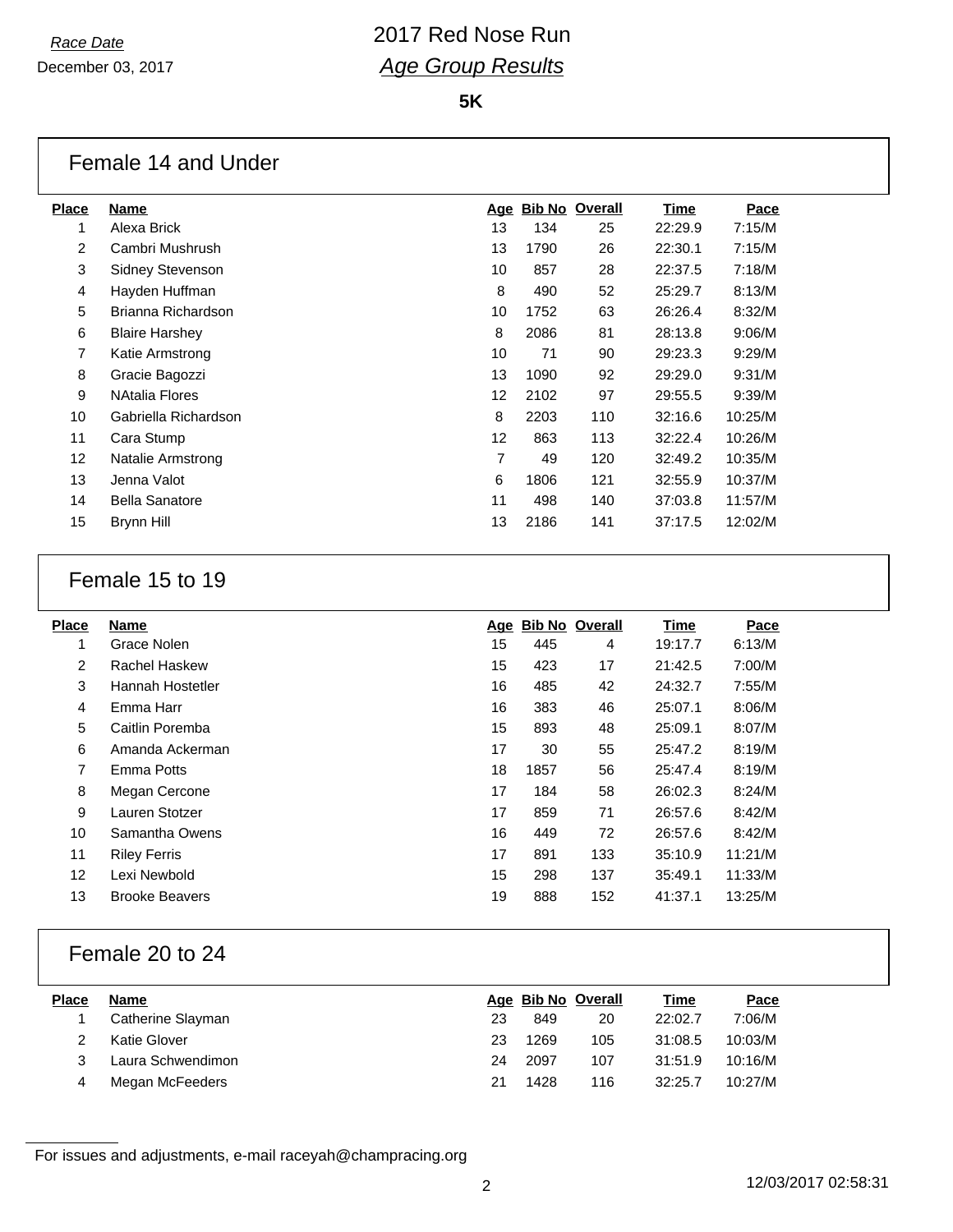# *Race Date* 2017 Red Nose Run *Age Group Results*

**5K**

|                         | Female 20 to 24        |    |      |                    |             |         |  |
|-------------------------|------------------------|----|------|--------------------|-------------|---------|--|
| <b>Place</b>            | <u>Name</u>            |    |      | Age Bib No Overall | <b>Time</b> | Pace    |  |
| 5                       | Natasha Moore          | 23 | 1158 | 118                | 32:27.3     | 10:28/M |  |
|                         | Female 25 to 29        |    |      |                    |             |         |  |
| <b>Place</b>            | <b>Name</b>            |    |      | Age Bib No Overall | <b>Time</b> | Pace    |  |
| $\mathbf{1}$            | Nicole McDonnell       | 28 | 1088 | 15                 | 21:38.0     | 6:59/M  |  |
| $\overline{c}$          | Jenn Riggle            | 28 | 494  | 37                 | 24:04.7     | 7:46/M  |  |
| $\mathbf{3}$            | Natalie Wise           | 25 | 884  | 101                | 30:18.9     | 9:46/M  |  |
| $\overline{4}$          | Amie Zumbach           | 25 | 2073 | 132                | 34:47.3     | 11:13/M |  |
| 5                       | Katie Zeiglar          | 25 | 886  | 154                | 41:40.5     | 13:26/M |  |
| 6                       | Shirley Burnem         | 28 | 2033 | 159                | 42:59.1     | 13:52/M |  |
| $\overline{7}$          | Andrea Ditcher         | 28 | 224  | 162                | 44:11.1     | 14:15/M |  |
| 8                       | <b>Brianna Parrish</b> | 26 | 453  | 165                | 45:23.8     | 14:38/M |  |
| 9                       | <b>Tiffany Hunka</b>   | 26 | 273  | 167                | 48:34.3     | 15:40/M |  |
|                         | Female 30 to 34        |    |      |                    |             |         |  |
| <b>Place</b>            | Name                   |    |      | Age Bib No Overall | <b>Time</b> | Pace    |  |
| $\mathbf{1}$            | Ashley Newbold         | 32 | 296  | 31                 | 23:29.6     | 7:35/M  |  |
| $\boldsymbol{2}$        | <b>Haley McPeak</b>    | 32 | 2115 | 50                 | 25:19.9     | 8:10/M  |  |
| $\mathfrak{S}$          | Richelle Richardson    | 32 | 1890 | 61                 | 26:17.6     | 8:29/M  |  |
| $\overline{\mathbf{4}}$ | Lynsey Overton         | 33 | 1398 | 62                 | 26:18.4     | 8:29/M  |  |
| 5                       | Alisha Povick          | 34 | 492  | 69                 | 26:53.7     | 8:40/M  |  |
| 6                       | <b>Libby Wallick</b>   | 34 | 874  | 75                 | 27:27.1     | 8:51/M  |  |
| $\boldsymbol{7}$        | Lindsay Harshey        | 31 | 1603 | 82                 | 28:14.5     | 9:06/M  |  |
| 8                       | Amy Baab               | 30 | 94   | 88                 | 28:46.0     | 9:17/M  |  |
| 9                       | Stephanie Johnson      | 33 | 274  | 89                 | 29:21.0     | 9:28/M  |  |
| 10                      | Ashley Watson          | 30 | 880  | 103                | 30:48.4     | 9:56/M  |  |
| 11                      | <b>Beth Mechling</b>   | 31 | 1566 | 108                | 32:11.5     | 10:23/M |  |
| 12                      | Kathrun Green          | 30 | 382  | 156                | 41:51.5     | 13:30/M |  |
| 13                      | Ashley Galati          | 32 | 249  | 157                | 41:51.8     | 13:30/M |  |
| 14                      | Jennifer Lynch         | 34 | 1114 | 158                | 42:58.9     | 13:52/M |  |
|                         |                        |    |      |                    |             |         |  |

### Female 35 to 39

| <b>Place</b> | Name            |    | Age Bib No Overall |    | <u>Time</u> | Pace   |
|--------------|-----------------|----|--------------------|----|-------------|--------|
|              | Sarah Donley    | 35 | 1818               | 30 | 22:38.9     | 7:18/M |
|              | Linda Yoder     | 35 | 2247               | 84 | 28:29.8     | 9:11/M |
| 2            | Brenda DeVendra | 39 | 217                | 87 | 28:44.1     | 9:16/M |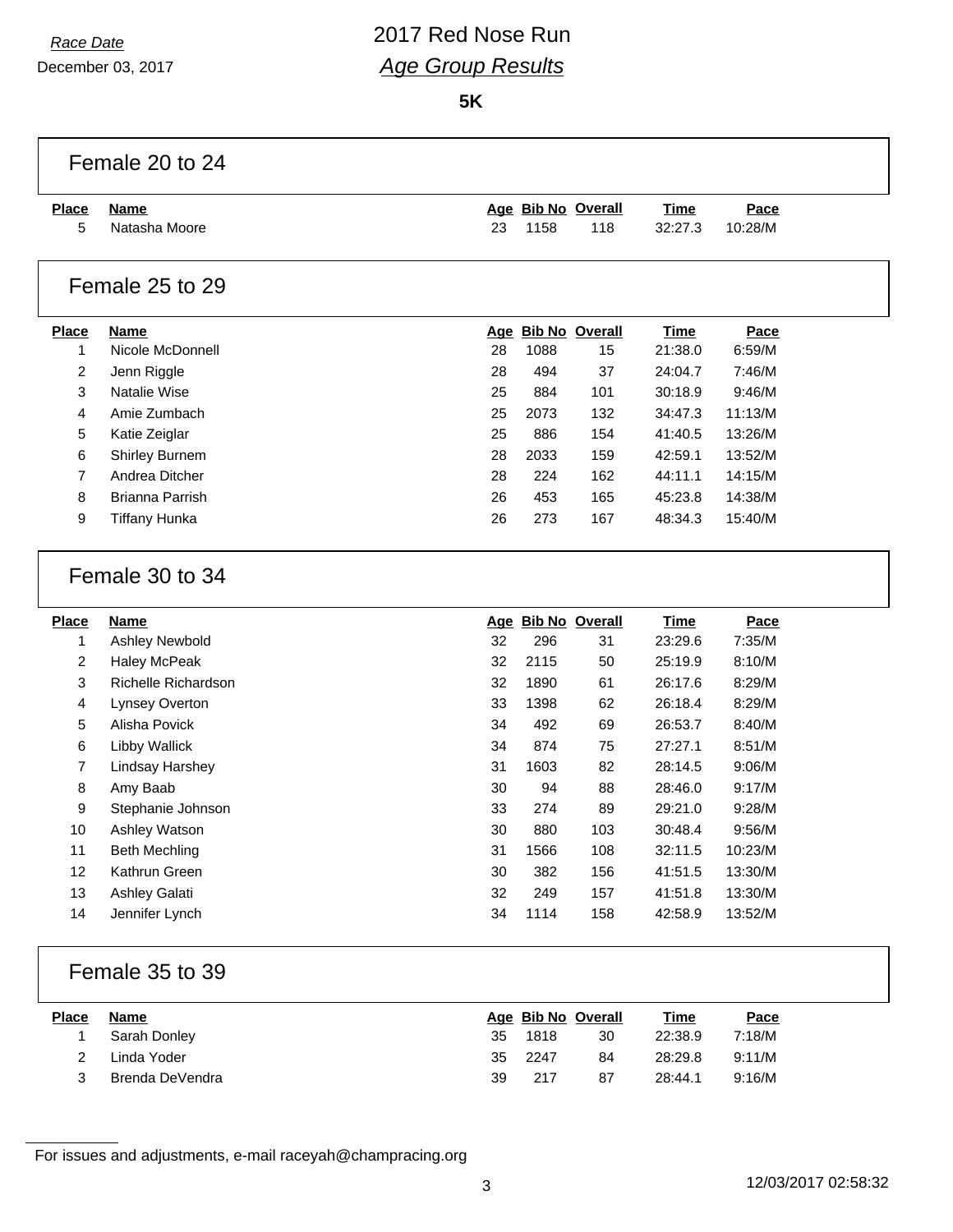## *Race Date* 2017 Red Nose Run *Age Group Results*

**5K**

#### Female 35 to 39

| <b>Place</b> | Name             |    | Age Bib No Overall |     | <u>Time</u> | <u>Pace</u> |
|--------------|------------------|----|--------------------|-----|-------------|-------------|
|              | Melissa Dodd     | 39 | 1326               | 104 | 30:54.3     | 9:58/M      |
| 5            | Jennifer Moore   | 36 | 290                | 114 | 32:24.6     | 10:27/M     |
| ิค           | Michelle Swihart | 37 | 865                | 142 | 37:49.6     | 12:12/M     |
|              |                  |    |                    |     |             |             |

#### Female 40 to 44

| <b>Place</b> | <b>Name</b>          | Age |      | <b>Bib No Overall</b> | Time    | Pace    |
|--------------|----------------------|-----|------|-----------------------|---------|---------|
| 1            | Liz Richwine         | 43  | 493  | 41                    | 24:32.3 | 7:55/M  |
| 2            | becky Bossler        | 43  | 124  | 49                    | 25:11.1 | 8:07/M  |
| 3            | Annette Huffman      | 43  | 271  | 57                    | 25:56.3 | 8:22/M  |
| 4            | Ellen Rogers         | 43  | 496  | 64                    | 26:31.9 | 8:33/M  |
| 5            | Shanda Mushrush      | 42  | 1312 | 68                    | 26:46.1 | 8:38/M  |
| 6            | Danielle Caldwell    | 40  | 146  | 83                    | 28:26.6 | 9:10/M  |
| 7            | Sarah Grezlik        | 43  | 1146 | 93                    | 29:29.1 | 9:31/M  |
| 8            | Rebecca Leshon       | 40  | 246  | 106                   | 31:18.6 | 10:06/M |
| 9            | Tiffany Frunckhauser | 41  | 241  | 149                   | 40:47.0 | 13:09/M |
| 10           | Leslie Haught        | 43  | 2109 | 163                   | 45:02.3 | 14:32/M |

### Female 45 to 49

| <b>Place</b>   | <b>Name</b>            |    | Age Bib No Overall |     | <b>Time</b> | Pace    |
|----------------|------------------------|----|--------------------|-----|-------------|---------|
|                | Kerri Curry            | 48 | 206                | 10  | 20:30.8     | 6:37/M  |
| $\overline{2}$ | Elsie Miller           | 45 | 2080               | 54  | 25:31.9     | 8:14/M  |
| 3              | Denise Tedrick         | 49 | 868                | 96  | 29:40.1     | 9:34/M  |
| 4              | Shurina Tucke          | 46 | 2061               | 117 | 32:26.9     | 10:28/M |
| 5              | <b>Heather Dayton</b>  | 47 | 215                | 124 | 33:42.5     | 10:52/M |
| 6              | Christina Wallace      | 46 | 873                | 125 | 33:42.7     | 10:52/M |
| 7              | Jan Schupp             | 47 | 2243               | 129 | 34:33.1     | 11:09/M |
| 8              | <b>Christy Wanosik</b> | 46 | 875                | 131 | 34:36.6     | 11:10/M |
| 9              | Jessica Ferris         | 45 | 889                | 134 | 35:11.7     | 11:21/M |
| 10             | <b>Tracey Viereck</b>  | 46 | 870                | 164 | 45:05.0     | 14:33/M |
|                |                        |    |                    |     |             |         |

#### Female 50 to 54

| <b>Place</b> | Name          |    |      | Age Bib No Overall | <u>Time</u> | Pace    |
|--------------|---------------|----|------|--------------------|-------------|---------|
|              | Sandy DeBos   | 51 | 1062 | 19                 | 21:59.5     | 7:05/M  |
|              | Susan Gaiser  | 53 | 243  | 74                 | 27:26.6     | 8:51/M  |
|              | Michele Shull | 52 | 847  | 77                 | 27:32.9     | 8:53/M  |
|              | Chris Stump   | 52 | 862  | 112                | 32:22.0     | 10:26/M |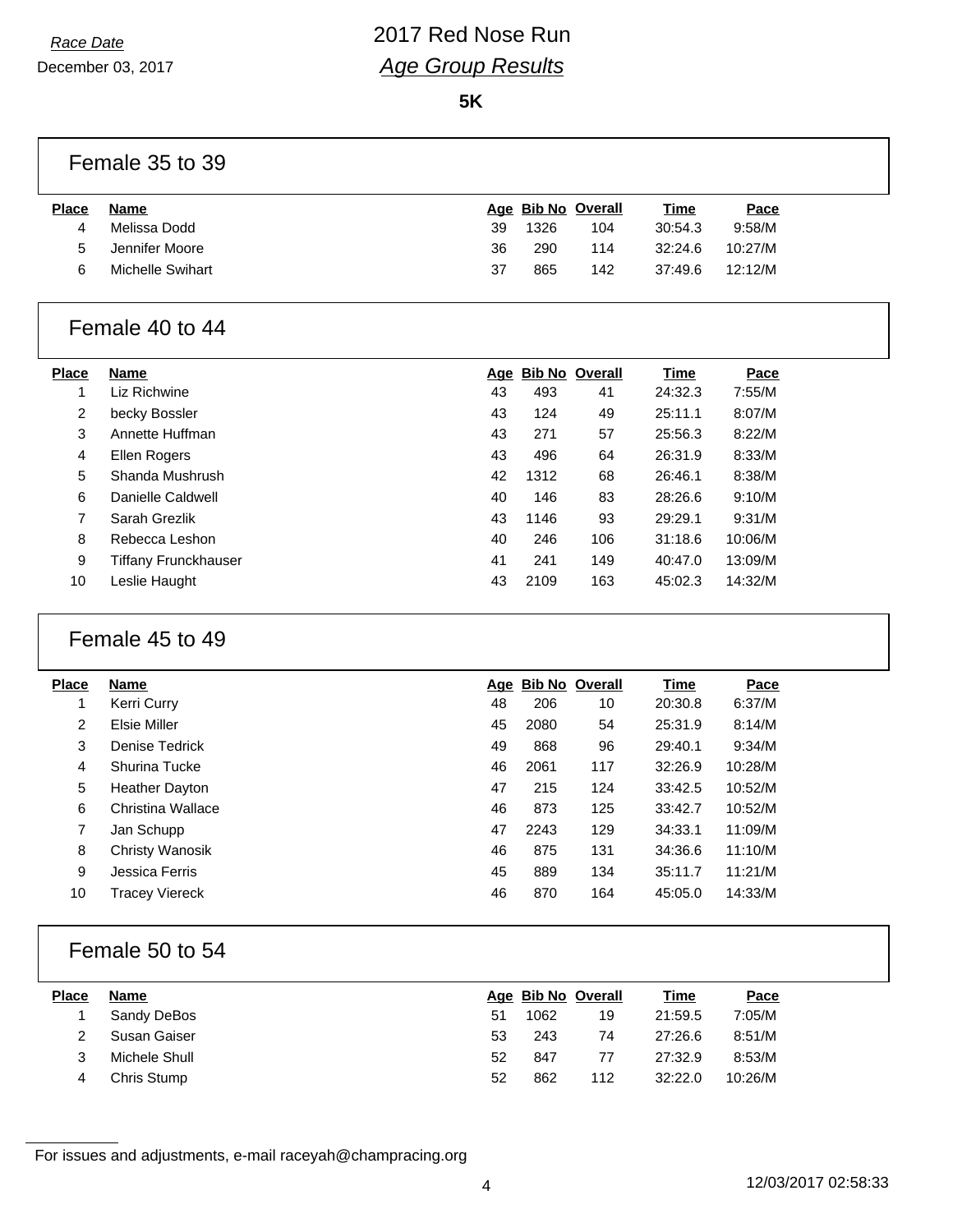## *Race Date* 2017 Red Nose Run *Age Group Results*

**5K**

#### Female 50 to 54

| <b>Place</b> | Name          |    | Age Bib No Overall |     | <u>Time</u> | Pace    |
|--------------|---------------|----|--------------------|-----|-------------|---------|
| 5            | Nancy Lucido  | 53 | 281                | 122 | 33:05.5     | 10:40/M |
| 6            | Laurie Keffer | 53 | 278                | 173 | 56:54.6     | 18:21/M |

### Female 55 to 59

| <b>Place</b>      | Name                 |    |     | Age Bib No Overall | Time    | Pace    |
|-------------------|----------------------|----|-----|--------------------|---------|---------|
| 1                 | Ann Luers            | 59 | 282 | 80                 | 28:08.4 | 9:05/M  |
| $\overline{2}$    | Carol Murphy         | 55 | 293 | 85                 | 28:32.6 | 9:12/M  |
| 3                 | Mary Cugliari        | 56 | 200 | 99                 | 30:16.0 | 9:46/M  |
| 4                 | Julianne Hochstetler | 55 | 472 | 100                | 30:16.6 | 9:46/M  |
| 5                 | Rose Gintz           | 55 | 286 | 102                | 30:39.6 | 9:53/M  |
| 6                 | <b>Cheryl Staley</b> | 59 | 855 | 119                | 32:48.1 | 10:35/M |
| 7                 | Marsha Baab          | 58 | 93  | 135                | 35:14.5 | 11:22/M |
| 8                 | debbie Colburn       | 57 | 194 | 139                | 36:49.0 | 11:53/M |
| 9                 | Debra Zellers        | 56 | 688 | 153                | 41:39.3 | 13:26/M |
| 10                | <b>Stacy Kiser</b>   | 56 | 280 | 160                | 44:02.0 | 14:12/M |
| 11                | Paula Truax          | 57 | 869 | 161                | 44:03.7 | 14:13/M |
| $12 \overline{ }$ | Jen Horner           | 55 | 484 | 171                | 56:52.9 | 18:21/M |
| 13                | <b>Barb Keffer</b>   | 57 | 277 | 172                | 56:54.4 | 18:21/M |

### Female 60 to 64

| Place | Name           |    |      | Age Bib No Overall | <u>Time</u> | <b>Pace</b> |  |
|-------|----------------|----|------|--------------------|-------------|-------------|--|
|       | Kitty Consolo  | 60 | 196  | 53                 | 25:30.5     | 8:14/M      |  |
|       | Elaine Clark   | 61 | 187  | 76                 | 27:29.5     | 8:52/M      |  |
| 3     | Marlene Aeling | 61 | 43   | 98                 | 30:07.1     | 9:43/M      |  |
| 4     | Lorali Pickens | 64 | 465  | 126                | 33:53.1     | 10:56/M     |  |
| 5     | Vikki Brick    | 63 | 1741 | 168                | 52:07.5     | 16:49/M     |  |
|       |                |    |      |                    |             |             |  |

### Female 65 to 69

| Place | Name                 |    |      | Age Bib No Overall | <u>Time</u> | Pace    |  |
|-------|----------------------|----|------|--------------------|-------------|---------|--|
|       | Laurie Dickerhoff    | 65 | 218  | 123                | 33:14.3     | 10:43/M |  |
|       | <b>Bonnie Sprout</b> | 66 | 853  | 145                | 39:47.2     | 12:50/M |  |
|       | Jennifer Emch        | 69 | 227  | 151                | 41:26.5     | 13:22/M |  |
| 4     | Diane Johnson        | 69 | 1203 | 169                | 52:07.9     | 16:49/M |  |
|       |                      |    |      |                    |             |         |  |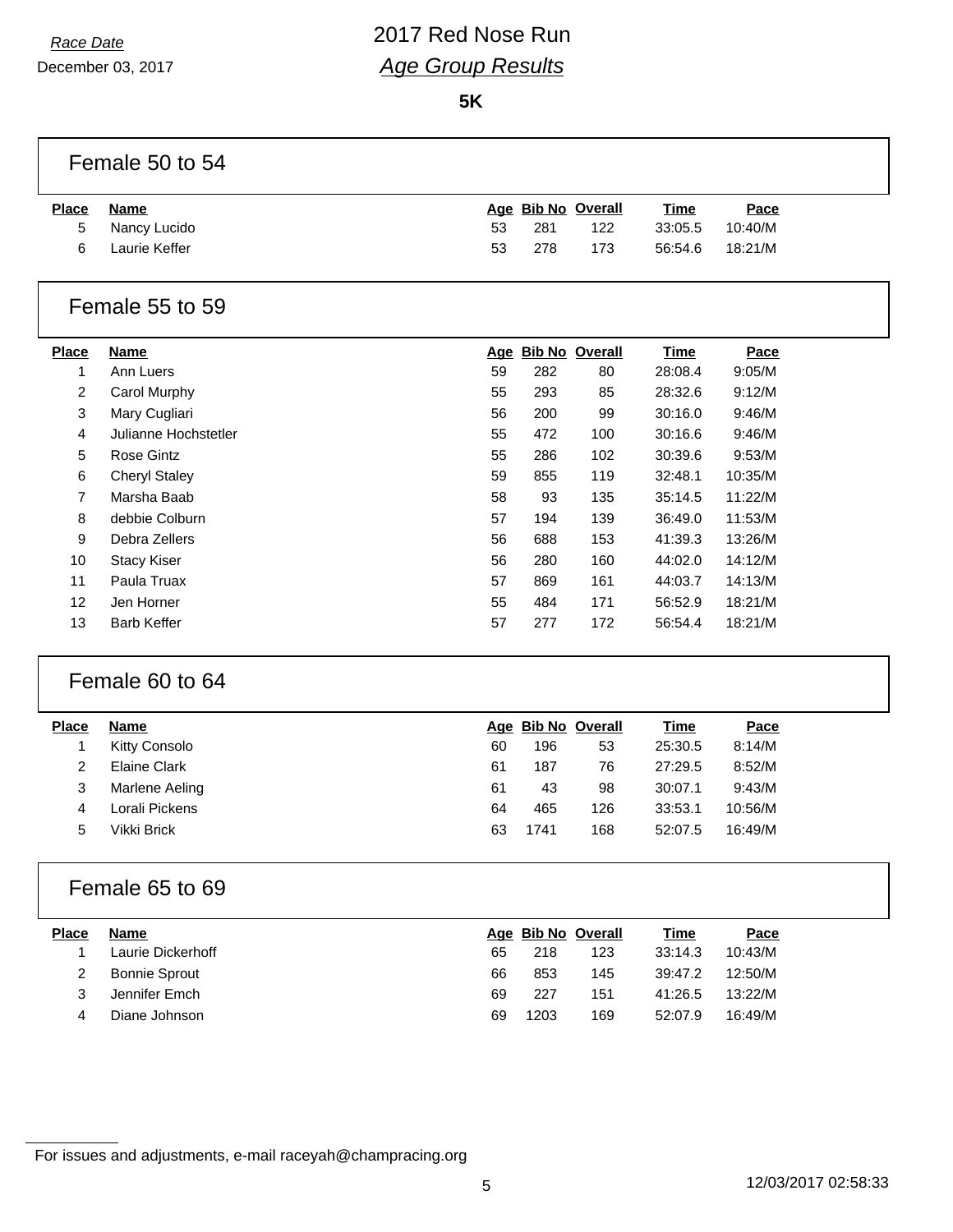# *Race Date* 2017 Red Nose Run *Age Group Results*

**5K**

#### Female 70 and Over

| <b>Place</b> | Name             |     |        | Age Bib No Overall | <u>Time</u>     | <u>Pace</u> |
|--------------|------------------|-----|--------|--------------------|-----------------|-------------|
|              | 1 Susan McFadden | 75. | -284   | 128                | 34:00.9         | 10:58/M     |
|              | 2 Pearl Gailey   | 71  | - 2298 | 170                | 52:58.0 17:05/M |             |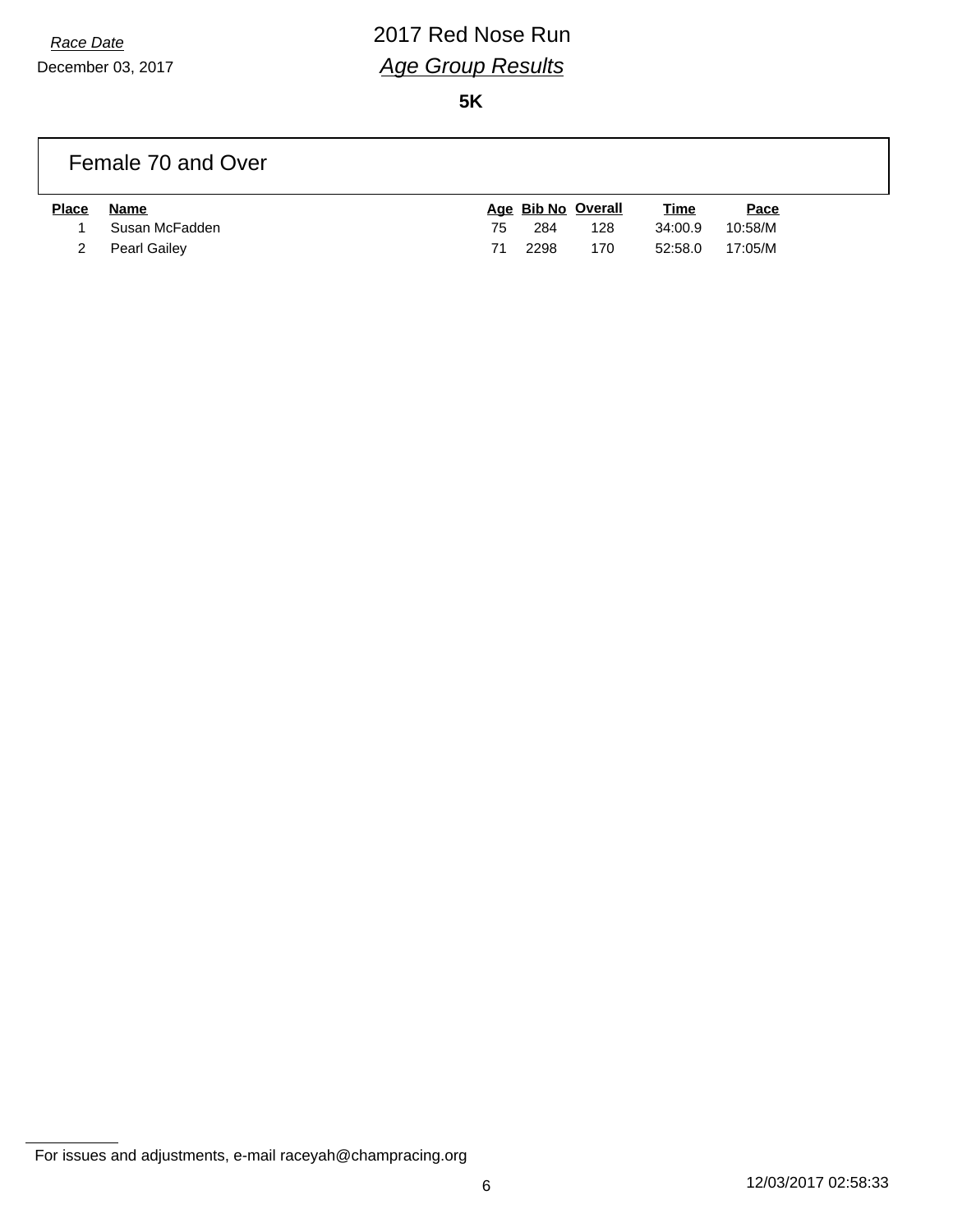**5K**

#### Male Overall Winners

| <b>Place</b> | Name                 |    | Age Bib No Overall |   | <u>Time</u> | Pace   |
|--------------|----------------------|----|--------------------|---|-------------|--------|
|              | <b>Bryce Newbold</b> | 31 | 297                | 5 | 19:34.1     | 6:19/M |
|              | Noah Strickmaker     | 16 | 861                | 6 | 19:45.6     | 6:22/M |
|              | Randy Rufener        | 59 | 497                |   | 19:52.0     | 6:25/M |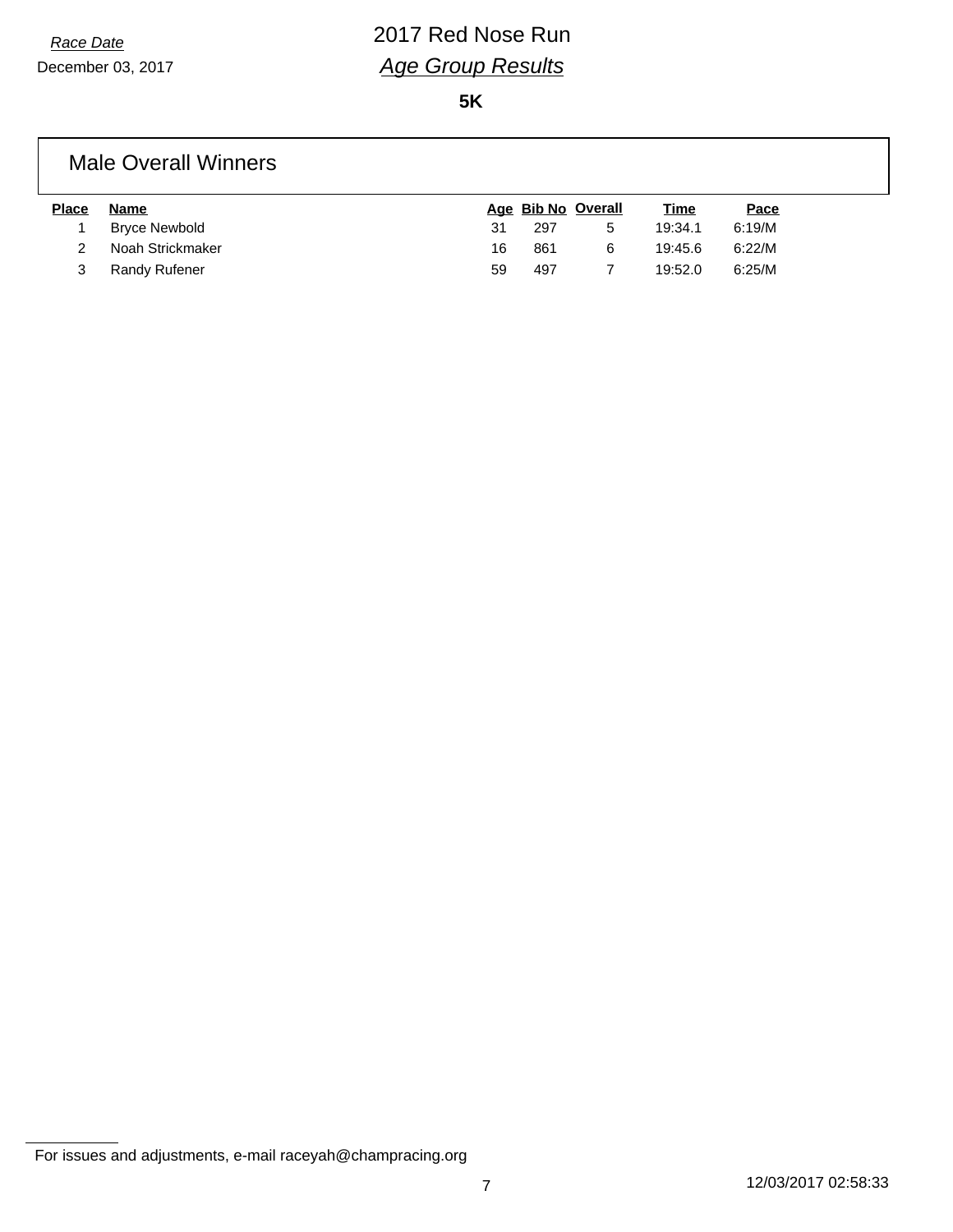**5K**

#### Male 14 and Under

| Place | Name                   |    |      | Age Bib No Overall | <b>Time</b> | Pace    |
|-------|------------------------|----|------|--------------------|-------------|---------|
|       | <b>Tyler Stevenson</b> | 12 | 858  | 13                 | 21:21.4     | 6:53/M  |
| 2     | Josh Owens             | 13 | 1224 | 18                 | 21:48.5     | 7:02/M  |
| 3     | <b>Blake Tedrick</b>   | 11 | 867  | 22                 | 22:11.4     | 7:09/M  |
| 4     | <b>Brenton Billman</b> | 14 | 116  | 43                 | 24:43.8     | 7:58/M  |
| 5     | Ryan Nixon             | 14 | 491  | 47                 | 25:07.3     | 8:06/M  |
| 6     | Brogan Hill            | 11 | 2050 | 136                | 35:30.8     | 11:27/M |
| 7     | Brennan Fox            | 12 | 1784 | 144                | 39:23.2     | 12:42/M |
| 8     | Zack Zorzi             | 14 | 887  | 150                | 41:09.3     | 13:16/M |
|       |                        |    |      |                    |             |         |

#### Male 15 to 19

| <b>Place</b> | <b>Name</b>     |    | Age Bib No Overall |    | Time    | Pace   |
|--------------|-----------------|----|--------------------|----|---------|--------|
|              | Braydan Billman | 16 | 104                | 14 | 21:28.7 | 6:55/M |
|              | Kirk McDonald   | 15 | 283                | 16 | 21:41.2 | 7:00/M |
| 3            | Tyler Stump     | 15 | 864                | 40 | 24:31.8 | 7:55/M |
| 4            | Alex Williams   | 17 | 890                | 44 | 24:49.0 | 8:00/M |
| 5            | Trent Nixon     | 18 | 299                | 59 | 26:02.6 | 8:24/M |

#### Male 25 to 29

| <u>Place</u> | Name          |    |      | Age Bib No Overall | Time    | <u>Pace</u> |
|--------------|---------------|----|------|--------------------|---------|-------------|
|              | Jeremy Slasor | 26 | 1699 | 138                | 36:28.9 | 11:46/M     |

#### Male 30 to 34

| <b>Place</b> | Name             |    | Age Bib No Overall |     | Time    | Pace    |
|--------------|------------------|----|--------------------|-----|---------|---------|
|              | David Ditcher    | 32 | 221                | 24  | 22:25.1 | 7:14/M  |
|              | 2 Buddy Morsello | 34 | 291                | 79  | 28:07.6 | 9:04/M  |
|              | Chris Richardson |    | 33 2129            | 111 | 32:16.9 | 10:25/M |

#### Male 35 to 39

| <b>Place</b> | <b>Name</b>         |    | Age Bib No Overall |    | <u>Time</u> | <b>Pace</b> |
|--------------|---------------------|----|--------------------|----|-------------|-------------|
|              | <b>Chad Gardner</b> | 39 | 261                | 9  | 20:27.5     | 6:36/M      |
|              | Wayne Yoder         | 38 | 2090               | 11 | 20:36.3     | 6:39/M      |
|              | Derrick Castello    | 35 | 182                | 23 | 22:24.8     | 7:14/M      |
| 4            | Ebodio Flores       | 35 | 1171               | 27 | 22:35.8     | 7:17/M      |
| 5            | Jeremy Page         | 37 | 450                | 35 | 23:41.1     | 7:38/M      |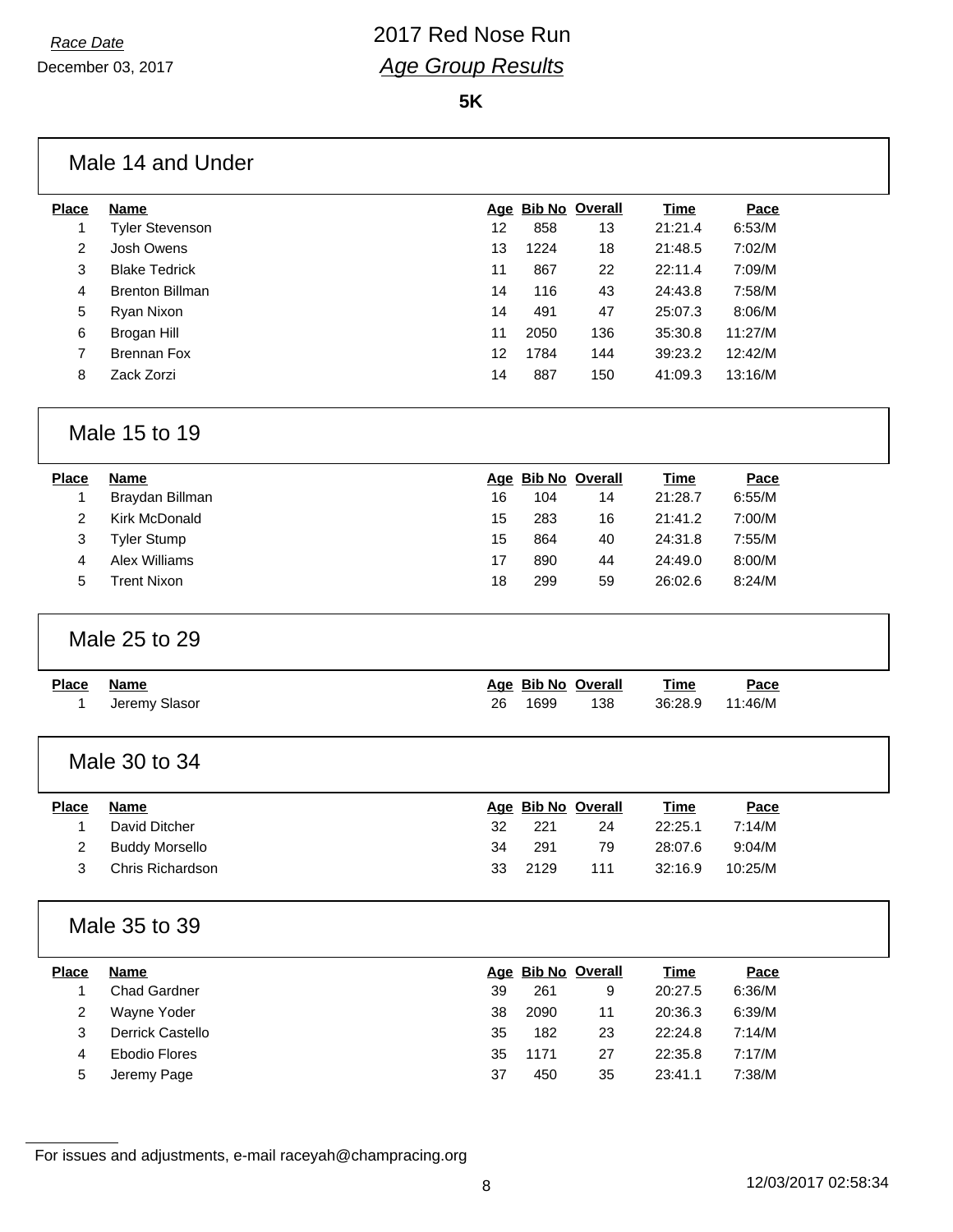## *Race Date* 2017 Red Nose Run *Age Group Results*

**5K**

|                | Male 35 to 39          |    |      |                    |             |         |  |
|----------------|------------------------|----|------|--------------------|-------------|---------|--|
| <b>Place</b>   | <b>Name</b>            |    |      | Age Bib No Overall | <b>Time</b> | Pace    |  |
| 6              | John Fontana           | 35 | 229  | 70                 | 26:55.4     | 8:41/M  |  |
| $\overline{7}$ | Michael Valot          | 35 | 2107 | 95                 | 29:39.2     | 9:34/M  |  |
|                | Male 40 to 44          |    |      |                    |             |         |  |
| <b>Place</b>   | <b>Name</b>            |    |      | Age Bib No Overall | <b>Time</b> | Pace    |  |
| 1              | Kevin Cline            | 44 | 188  | 12                 | 21:04.2     | 6:48/M  |  |
| 2              | John Bagozzi           | 42 | 1376 | 33                 | 23:36.7     | 7:37/M  |  |
|                | Male 45 to 49          |    |      |                    |             |         |  |
| <b>Place</b>   | <b>Name</b>            |    |      | Age Bib No Overall | <b>Time</b> | Pace    |  |
| 1              | Carl Kondrach          | 45 | 1179 | 8                  | 20:19.2     | 6:33/M  |  |
| $\overline{c}$ | Damon Stevenson        | 45 | 856  | 29                 | 22:37.9     | 7:18/M  |  |
| 3              | Jason Mushrush         | 45 | 1874 | 45                 | 24:56.5     | 8:03/M  |  |
| 4              | Michael Wanosik        | 47 | 876  | 130                | 34:34.9     | 11:09/M |  |
| 5              | Matt Hennings          | 45 | 426  | 148                | 40:10.6     | 12:57/M |  |
|                | Male 50 to 54          |    |      |                    |             |         |  |
| <b>Place</b>   | <b>Name</b>            |    |      | Age Bib No Overall | <b>Time</b> | Pace    |  |
| 1              | Mick Snyder            | 54 | 851  | 21                 | 22:08.9     | 7:08/M  |  |
| $\overline{c}$ | Rick Slayman           | 54 | 848  | 60                 | 26:16.1     | 8:28/M  |  |
| 3              | Kelly Fisher           | 53 | 228  | 94                 | 29:33.3     | 9:32/M  |  |
| 4              | <b>Terry McFeeders</b> | 53 | 2275 | 115                | 32:25.5     | 10:27/M |  |
|                | Male 55 to 59          |    |      |                    |             |         |  |
| <b>Place</b>   | <b>Name</b>            |    |      | Age Bib No Overall | <b>Time</b> | Pace    |  |
| 1              | John Milburn           | 56 | 892  | 36                 | 23:58.5     | 7:44/M  |  |
| 2              | <b>Robert McGill</b>   | 58 | 285  | 67                 | 26:45.9     | 8:38/M  |  |
| 3              | <b>Mike Gintz</b>      | 58 | 269  | 73                 | 27:05.9     | 8:44/M  |  |
| 4              | Cookie Galbraith       | 59 | 260  | 155                | 41:50.2     | 13:30/M |  |
|                | Male 60 to 64          |    |      |                    |             |         |  |
| <b>Place</b>   | <b>Name</b>            |    |      | Age Bib No Overall | <b>Time</b> | Pace    |  |
| 1              | <b>Matt Ritzert</b>    | 62 | 495  | 34                 | 23:36.9     | 7:37/M  |  |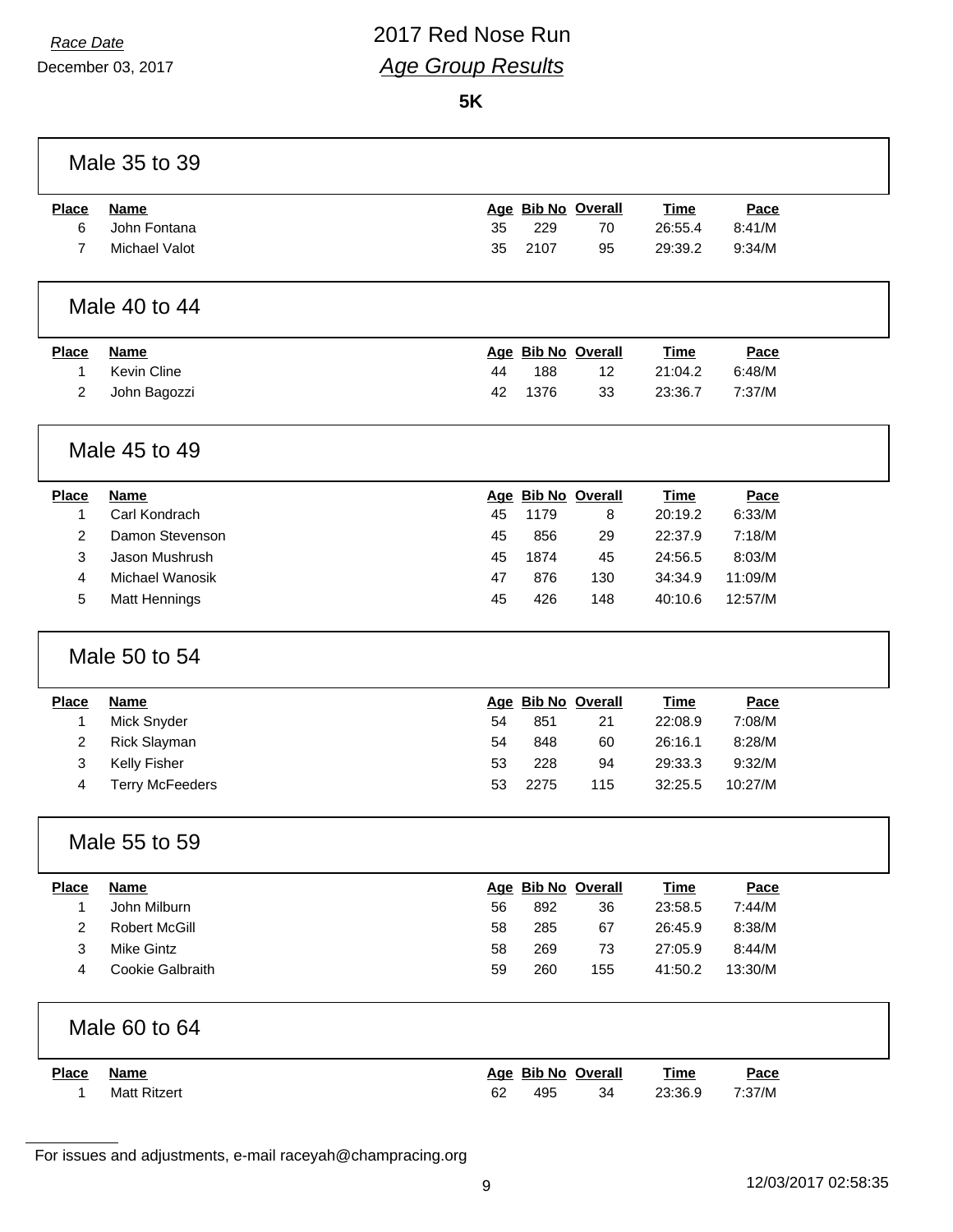**5K**

|              | Male 60 to 64          |    |      |                    |             |         |  |
|--------------|------------------------|----|------|--------------------|-------------|---------|--|
| <b>Place</b> | <b>Name</b>            |    |      | Age Bib No Overall | <b>Time</b> | Pace    |  |
| 2            | <b>Mark Bates</b>      | 62 | 1153 | 38                 | 24:05.7     | 7:46/M  |  |
| 3            | Michael Murphy         | 62 | 294  | 65                 | 26:36.8     | 8:35/M  |  |
| 4            | Mark Brown             | 60 | 2003 | 91                 | 29:27.1     | 9:30/M  |  |
| 5            | <b>Bryon Mobley</b>    | 61 | 289  | 146                | 39:49.4     | 12:51/M |  |
| 6            | <b>Fred Strickling</b> | 64 | 860  | 147                | 39:57.2     | 12:53/M |  |

#### Male 65 to 69

#### Male 70 and Over

| <b>Place</b> | Name                  |    | Age Bib No Overall |     | <u>Time</u> | Pace    |
|--------------|-----------------------|----|--------------------|-----|-------------|---------|
|              | Glenn Gailey (No Br)  | 70 | 242                | 39  | 24:14.5     | 7:49/M  |
|              | Dick Rutledge         | 70 | 2054               | 51  | 25:24.3     | 8:12/M  |
|              | <b>Bob Chittenden</b> | 74 | 2125               | 86  | 28:41.3     | 9:15/M  |
| 4            | Richard Albaugh       | 80 | 48                 | 109 | 32:16.4     | 10:25/M |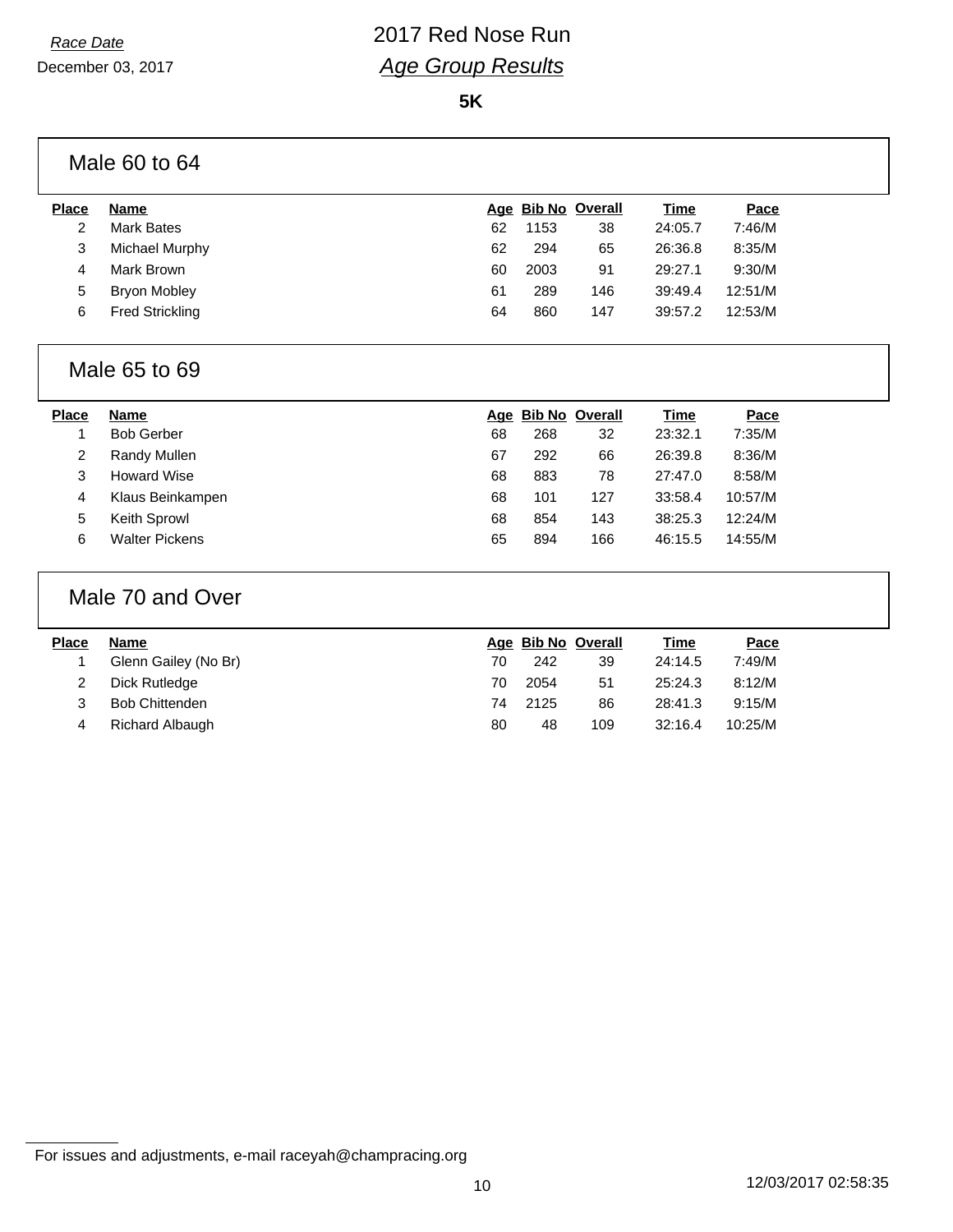**CLY 1**

#### Male 99 and Under

| <b>Place</b> | Name                     |    | Age Bib No Overall |   | Time    | Pace    |
|--------------|--------------------------|----|--------------------|---|---------|---------|
|              | Kurt Hoffman             | 48 | 478                |   | 27:42.1 | 8:56/M  |
| 2            | Jason Baker              | 44 | 96                 | 2 | 28:16.6 | 9:07/M  |
| 3            | <b>Clinton Armstrong</b> | 39 | 91                 | 3 | 30:18.5 | 9:46/M  |
| 4            | <b>Cory Paisley</b>      | 20 | 452                | 4 | 31:07.4 | 10:02/M |
| 5            | <b>Bob Viereck</b>       | 46 | 871                | 5 | 35:18.7 | 11:23/M |
| 6            | Kevin Nay                | 53 | 295                | 6 | 37:49.4 | 12:12/M |
|              | Sean Francis             | 17 | 232                |   | 55:31.0 | 17:55/M |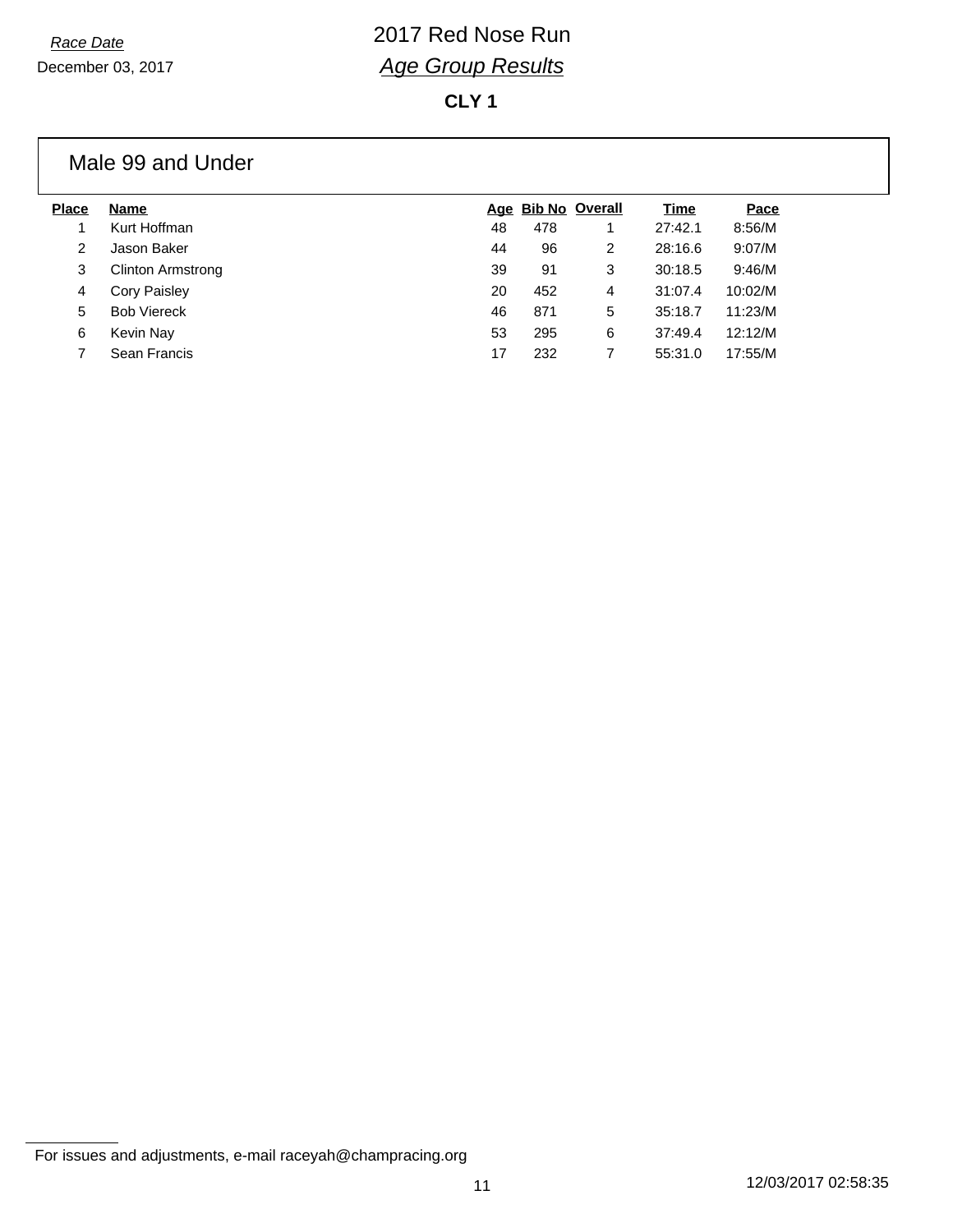#### **CLY 2**

#### Male 99 and Under

| Name               |    |     |   | Time               | Pace    |
|--------------------|----|-----|---|--------------------|---------|
| Grant Wade         | 38 | 872 |   | 27:21.6            | 8:49/M  |
| Jeff Cameron       | 55 | 147 | 2 | 32:34.2            | 10:30/M |
| <b>Rich Miller</b> | 47 | 288 | 3 | 33:17.2            | 10:44/M |
| David Schrock      | 36 | 499 | 4 | 35:35.5            | 11:29/M |
| Andrew Wilsterman  | 32 | 882 | 5 | 39:40.9            | 12:48/M |
| <b>Bob Francis</b> | 42 | 235 | 6 | 43:28.6            | 14:01/M |
| Tom Johnson        | 34 | 276 |   | 53:58.0            | 17:25/M |
|                    |    |     |   | Age Bib No Overall |         |